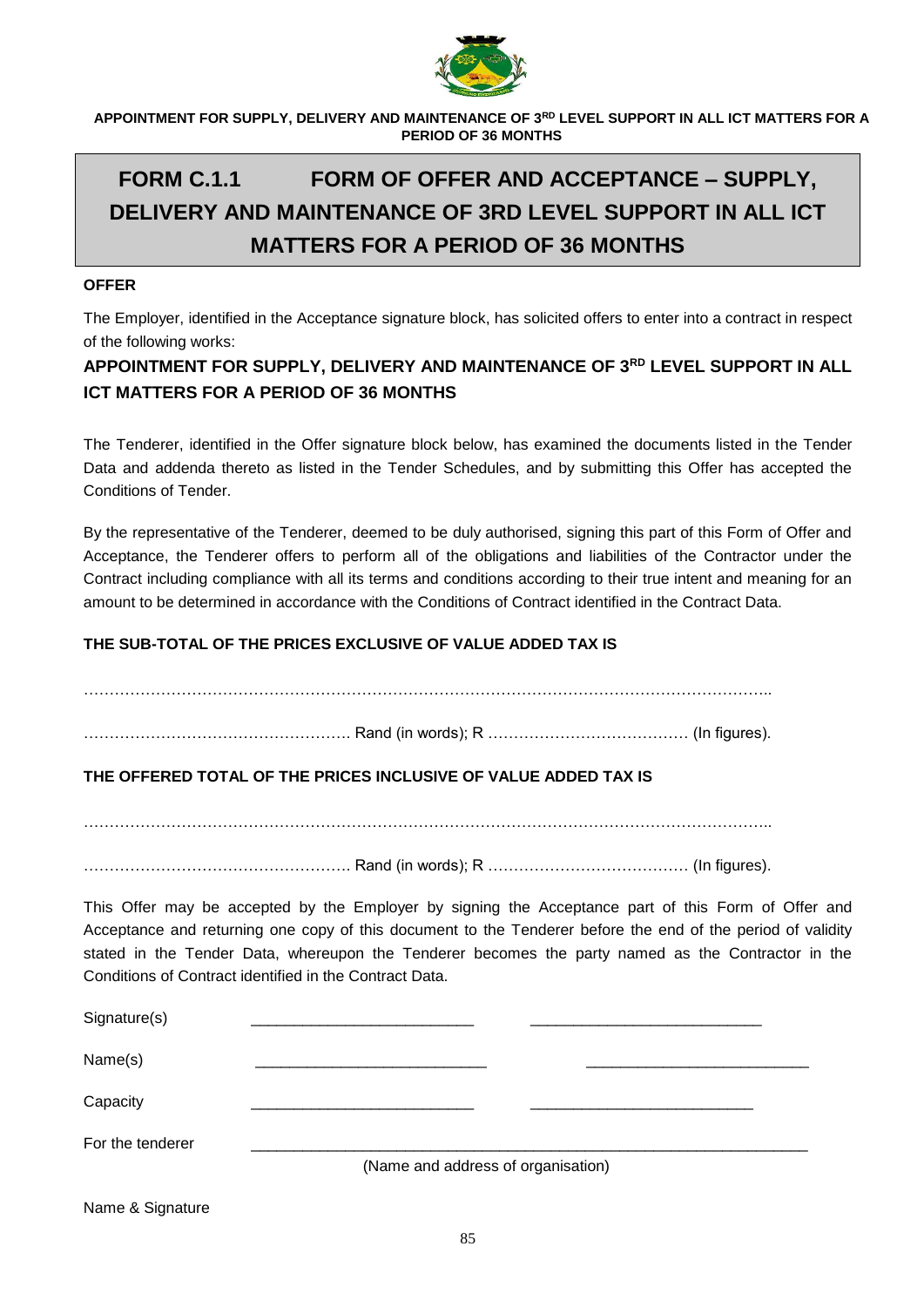

Of Witness \_\_\_\_\_\_\_\_\_\_\_\_\_\_\_\_\_\_\_\_\_\_\_\_\_\_\_\_ \_\_\_\_\_\_\_\_\_\_\_\_\_\_\_\_\_\_\_\_\_\_\_\_\_\_\_

name and the Date of the Date of the Date of the Date of the Date of the Date of the Date of the Date of the D

# **ACCEPTANCE**

By signing this part of this Form of Offer and Acceptance, the Employer identified below accepts the Tenderer's Offer. In consideration thereof, the Employer shall pay the Contractor the amount due in accordance with the Conditions of Contract identified in the Contract Data. Acceptance of the Tenderer's Offer shall form an agreement between the Employer and the Tenderer upon the terms and conditions contained in this Agreement and in the Contract that is the subject of this Agreement.

The terms of the contract are contained in:

- Part 1 Agreements and Contract Data (which includes this Agreement)
- Part 2 Pricing Data
- Part 3 Scope of Work
- Part 4 Additional Documentation

and drawings and documents or parts thereof, which may be incorporated by reference into Parts 1 to 4 above.

Deviations from and amendments to the documents listed in the Tender Data and any addenda thereto listed in the Tender Schedules as well as any changes to the terms of the Offer agreed by the Tenderer and the Employer during this process of offer and acceptance, are contained in the Schedule of Deviations attached to and forming part of this Agreement. No amendments to or deviations from said documents are valid unless contained in this Schedule, which must be duly signed by the authorised representative(s) of both parties.

The Tenderer shall within two weeks after receiving a completed copy of this Agreement, including the Schedule of Deviations (if any), contact the Employer's agent (whose details are given in the Contract Data) to arrange the delivery of any bonds, guarantees, proof of insurance and any other documentation to be provided in terms of the Conditions of Contract identified in the Contract Data at or just after the date this Agreement comes into effect. Failure to fulfil any of these obligations in accordance with those terms shall constitute a repudiation of this Agreement.

Notwithstanding anything contained herein, this Agreement comes into effect on the date when the Tenderer receives one fully completed original copy of this document, including the Schedule of Deviations (if any). Unless the Tenderer (now Contractor) within five days of the date of such receipt notifies the Employer in writing of any reason why he cannot accept the contents of this Agreement, this Agreement shall constitute a binding contract between the parties.

| Signature(s)                   |      |                                    |
|--------------------------------|------|------------------------------------|
| Name(s)<br>Capacity            |      |                                    |
| For the tenderer               |      | (Name and address of organisation) |
| Name & Signature<br>Of Witness |      |                                    |
|                                | Name | Date                               |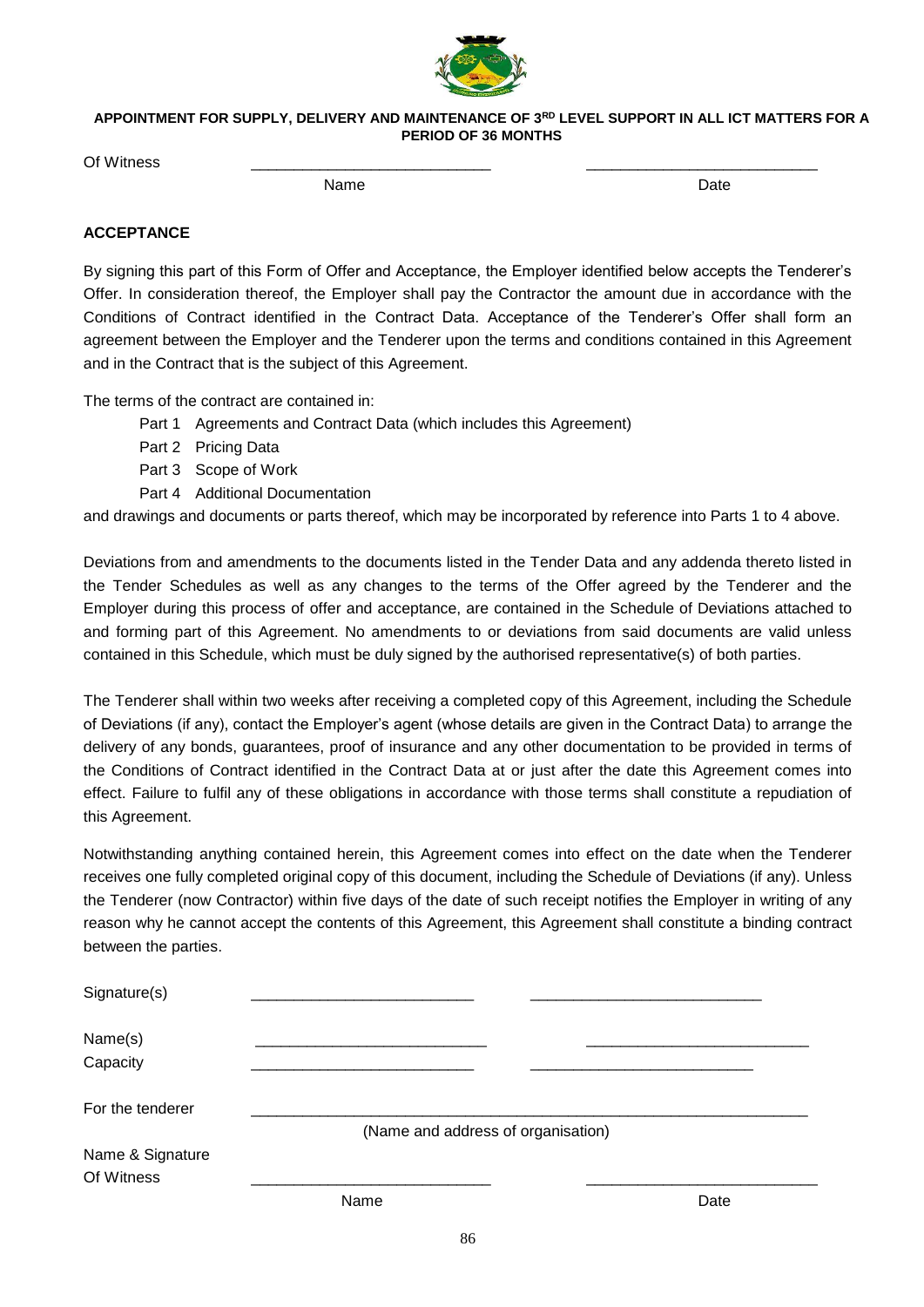

# **SCHEDULE OF DEVIATIONS**

#### **Notes:**

- 1. The extent of deviations from the tender documents issued by the Employer prior to the tender closing date is limited to those permitted in terms of the Conditions of Tender.
- 2. A Tenderer's covering letter shall not be included in the final contract document. Should any matter in such letter, which constitutes a deviation as aforesaid become the subject of agreements reached during the process of Offer and Acceptance, the outcome of such agreement shall be recorded here.
- 3. Any other matter arising from the process of offer and acceptance either as a confirmation, clarification or change to the tender documents and which it is agreed by the Parties becomes an obligation of the contract, shall also be recorded here.
- 4. Any change or addition to the tender documents arising from the above agreements and recorded here, shall also be incorporated into the final draft of the Contract.

| $\mathbf{2}$<br>3                                                                                                                                                                                                              |  |
|--------------------------------------------------------------------------------------------------------------------------------------------------------------------------------------------------------------------------------|--|
|                                                                                                                                                                                                                                |  |
|                                                                                                                                                                                                                                |  |
|                                                                                                                                                                                                                                |  |
|                                                                                                                                                                                                                                |  |
|                                                                                                                                                                                                                                |  |
|                                                                                                                                                                                                                                |  |
|                                                                                                                                                                                                                                |  |
| Details experience and the contract of the contract of the contract of the contract of the contract of the contract of the contract of the contract of the contract of the contract of the contract of the contract of the con |  |
|                                                                                                                                                                                                                                |  |
| $\overline{\mathbf{4}}$                                                                                                                                                                                                        |  |
|                                                                                                                                                                                                                                |  |
|                                                                                                                                                                                                                                |  |
| 5                                                                                                                                                                                                                              |  |
|                                                                                                                                                                                                                                |  |
|                                                                                                                                                                                                                                |  |
| 6                                                                                                                                                                                                                              |  |
|                                                                                                                                                                                                                                |  |

By the duly authorised representatives signing this Schedule of Deviations, the Employer and the Tenderer agree to and accept the foregoing Schedule of Deviations as the only deviations from and amendments to the documents listed in the Tender Data and addenda thereto as listed in the Tender Schedules, as well as any confirmation, clarification or change to the terms of the Offer agreed by the Tenderer and the Employer during this process of Offer and Acceptance. It is expressly agreed that no other matter whether in writing, oral communication or implied during the period between the issue of the tender documents and the receipt by the Tenderer of a completed signed copy of this Agreement shall have any meaning or effect in the contract